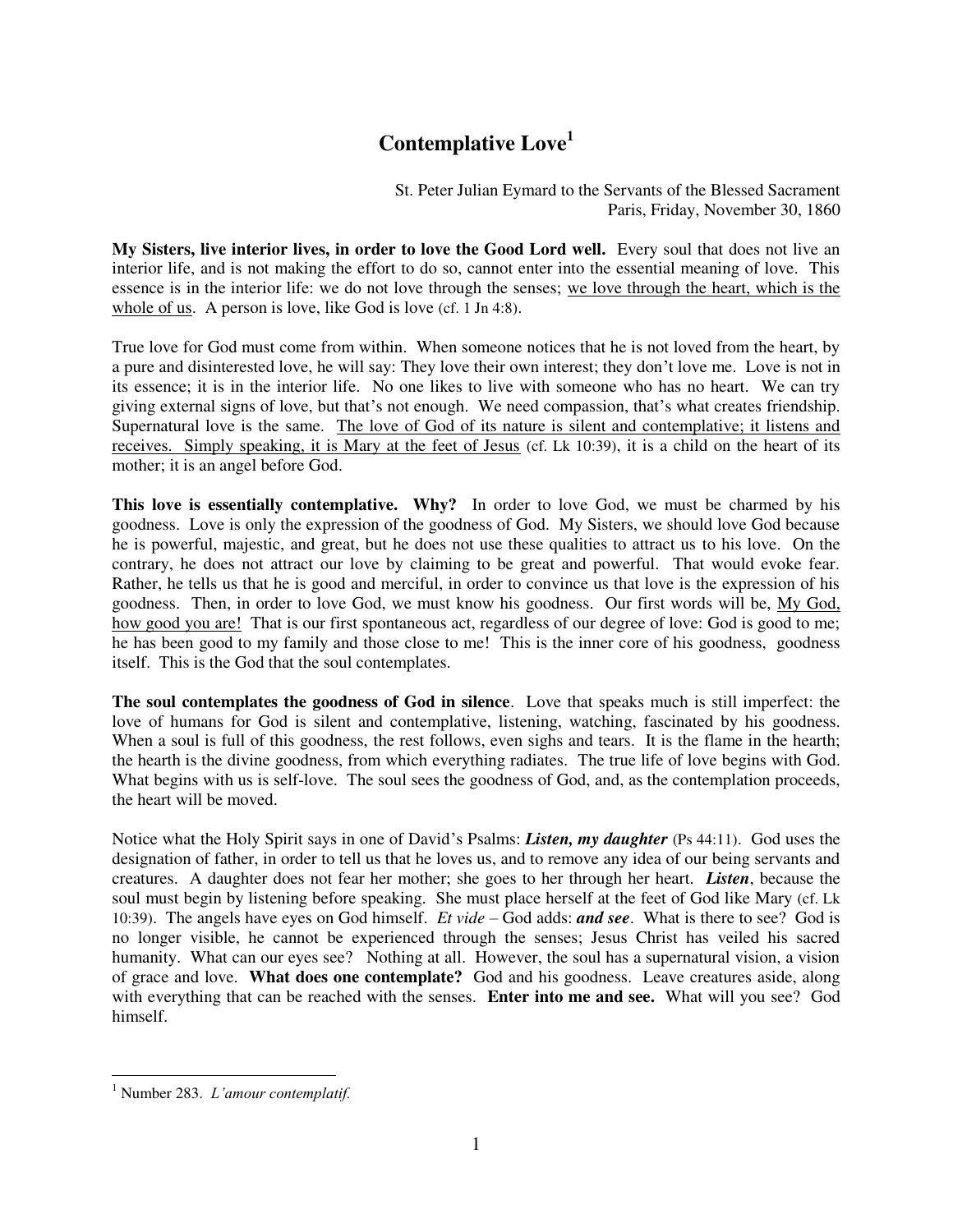The eyes of the soul and of the body cannot see the beauty of God. It is too beautiful: our eyes are not strong enough for the beatific vision. We must pass through the judgment of God in order to see his glory and supremacy. Power frightens children. We cannot even see his love; we can see only moderate signs of it. Otherwise, it would devour us like a blazing fire consumes pieces of straw. What does God want to show us? He wants us to see an aspect of his love in his goodness. At this sight, our only thought is to adore. That is why **every loving soul has two characteristics:** it listens, and it contemplates the goodness of God. How does this happen? Doesn't a soul recognize a close friend at a distance? The soul seems to be under the attraction of its power: it has the power to hear and to see. The more we place ourselves in grace, the more we approach God – just as the closer we come to a person, the more distinct is the sound of his voice, especially if this voice is weak.

The more a soul approaches God through **the contemplation of love**, the more it hears and understands. As if this were not enough, God adds: *Incline your ear to my voice*. He has not said enough the first and second time: *Listen and see*. Now, it's like hearing a precious message, we incline our ear so that we will not miss a word. When the voice is soft, we incline all the more. This means that the interior voice of God is soft, and can hardly be heard, *like a gentle breeze* (1 Kg 19:12), says the Holy Spirit. To hear it we need complete silence. Why does God speak so softly? So that the soul will give its full attention to listen to him. The soul, so to speak, will go out of its body. That is love.

God seems to hide himself, to make us search for him. In the Sacred Scripture, God speaks to the spouse of his heart: *Forget your people* (cf. Ps 44:11), come to the inner part of my house, we will not be disturbed. He adds: *Enter the hollow of the rock* (cf. Ex 33:22). What is this rock? It represents the wounds of our Lord; it is his open heart, into which the soul can enter into the very nature of Jesus Christ, in order to listen well and converse with his divinity. In that place this soul is in him, as it is in this body. God still adds: *Forget your father's house*, forget your brothers and everything. When you are with me, you don't need to be concerned with anyone, and the Holy Spirit says: *Et concupiscet rex decorum tuum—And the king shall desire your beauty* (Ps 44:12).

What can be so attractive to God in a soul? God takes the title of king, so as to tell the soul that she is his spouse and his queen, since she has left all things to listen to him and love him. Ah! My dear Sisters, **love transforms a soul.** Love is transforming by its nature. Profane love makes a person profane; one word can kill this virtue. Love is like two flames that join and become one consuming flame. Two friends share only a few words, and you see them crying. Why? Because one of them is sad, and communicates sadness to the other. Love unites: if they share words of joy, their joy expands. The soul reacts in the same way: it has its own language with God. It becomes beautiful with his beauty. The sun's rays brighten everything. The moon takes its splendor from the sun which reflects it. A soul takes on the beauty of God when she looks at him. St. John says: *We shall be like him* (1 Jn 3:2). God is beautiful and God is good: we shall become like him if we live in his love. Love transforms us into God himself.

**You may ask, How can one arrive at this contemplative love?** You must do what I told you, and you will get there. That's the way. Love gathers; all active love is still on the doorstep, searching. Divine love, by its nature, is active only secondarily; it is a flame that needs to devour. But before becoming a flame, there was a hearth; the flame is only the effect, not the cause. **Souls that have only an external love** are nothing else than will-o'-the-wisps emanating from the earth and which die immediately. If I can speak this way: they have only a nervous love that is quickly spent. Also, my poor Daughters, souls that know only charity for their neighbor are nothing else than mercenaries, laborers whom the master sends to work in his field (cf. Mt 20:1). They say: We have a good master; but they don't eat with him, they are always outside. These souls are still like messengers who are sent on errands.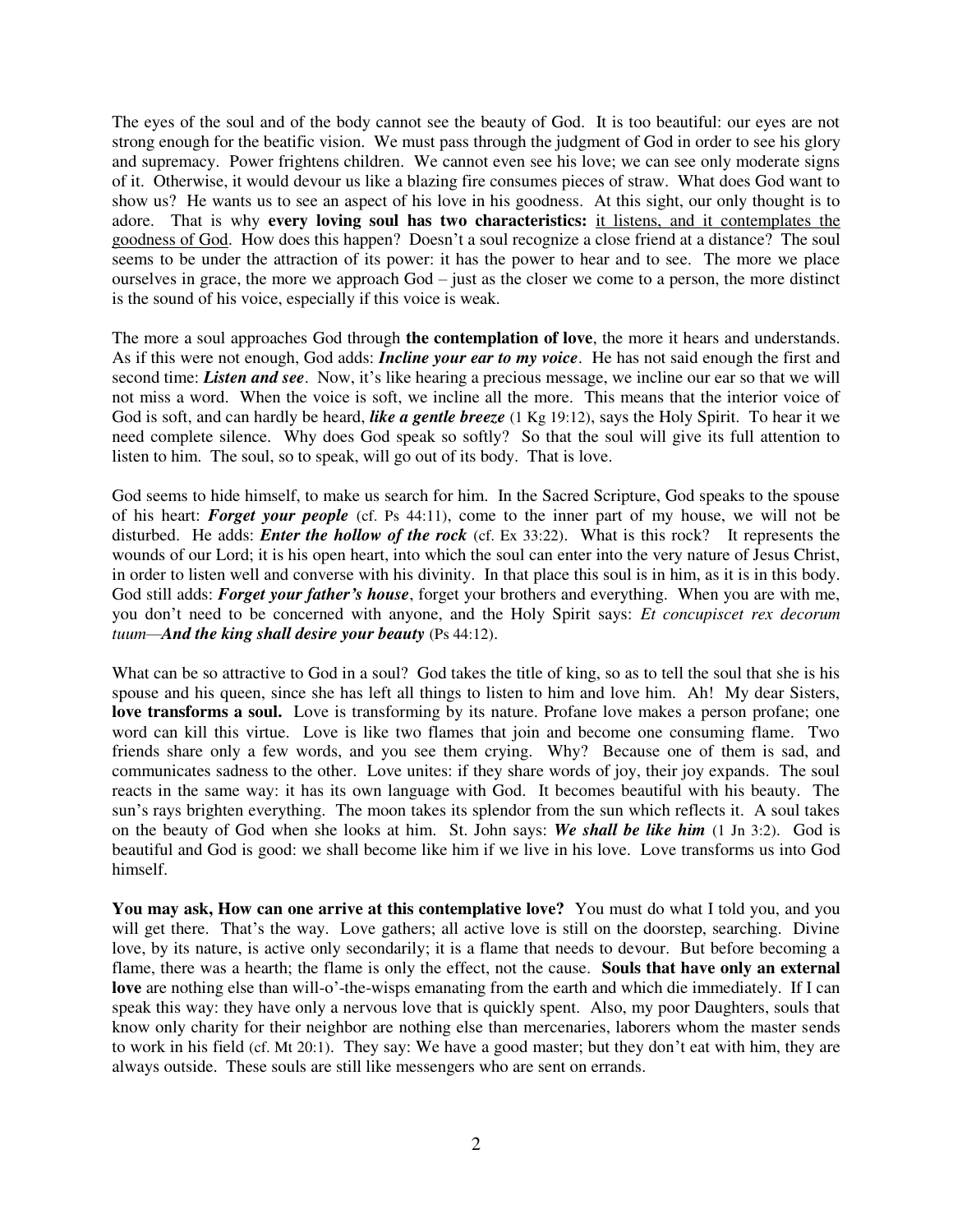There are many people who take only what is external from divine love! Nature takes its toll. Some speak much about the love of God and want to light a fire, but nothing happens. They claim to love God when they do something for him. A soul that has an absolute love considers all she does as nothing. Love that is merely external is a flame that is not worthy of the hearth; all love that comes from the exterior tends to weaken and die out. Many beautiful souls in the world allow themselves to be attracted to these false lights, to these false rays of love! They don't nourish themselves; they are like a dry reservoir, surprised that they have not even a drop left. I believe it, because they gave everything away.

My poor Daughters, true love is interior. Notice that in the Proverbs our Lord says: *My son, give me your heart* (Prv 23:26). He does not ask for the rest. Once we have given our heart, we have nothing left; we have given all our thoughts, our joys, our sorrows – everything belongs to our Lord. A rented land or house, no longer belong to the master, but to the one who has rented or bought it. Every time that the interior soul receives a grace of love, it remains recollected and remains at rest rather than moving about; it remains in silence rather than speak. That is its true character. When it does not remain that way, then it either wastes the grace, or it never even received it. Therefore, every grace of love finds its perfection in recollection of the person who received it, if she is dutiful. First of all, the soul must adore. And she will terminate that adoration only when God will tell it, as he said to the angel: Go and carry out my orders.

I know very well that at first a soul needs to talk: to talk and cry: but love will silence the soul. How eloquent this silence! One day, Moses was sad, because his people had disobeyed; God was angry and wanted to punish them. Moses presents himself before the tabernacle, never alone, and remains in silent adoration. God said: *Quid clama ad me?* – *(Why are you crying out to me?)* (Ex 14:15) Moses could have answered: I'm saying nothing, I am dumb. However, he was really crying out in his soul: he was asking mercy for his people. He loved both God and his people: I come to ask grace for my people. Notice that love is eloquent, while it says nothing. What is love saying?

My poor Daughters, do you hear our Lord speaking in the Blessed Sacrament? Do you hear even a word? Do you see anything at all? With open eyes, do you see the least little thing? Not at all. Doesn't he love us in the Blessed Sacrament? He has never loved us more than here – it is the gathering of all his love and sacrifices: everything is here. We don't see him, we don't hear him, there is nothing for our senses. Everything is interior. **If we could see this furnace of love with its activity that never rests, we would be astounded.** When a soul is silent at the feet of our Lord, it is so powerful that he cannot resist it. Furthermore, my Sisters, you would never be satisfied with an external act of love: you could try many ways, but you would never be happy, even if you spent and gave (much). On the other hand, oftentimes you do nothing except place yourself in a contemplative love, and you experience satisfaction and recollection.

When a green and bitter fruit is put in a well-prepared liqueur, what happens? The fruit takes on the goodness and sweetness of the liquid into which it is placed. It loses its bitterness, and becomes ripe and excellent. Cut off from its tree, it has no more sap to feed it; however, the liqueur communicates and shares all its goodness. The soul, full of faults, that throws itself into the love of our Lord, reacts in the same way. Even if it remains there only briefly, it will take on a rich nature, it will become good simply by remaining there.

Like it or not, there is no choice: that's how you must go. **Enter into the interior of our Lord, into his love, if you want to have an interior life.** Remain in recollection, enter more deeply into God, pass up created things, and leave everything to enter into our Lord. That's the way – there is no other. You will never succeed unless you go that way.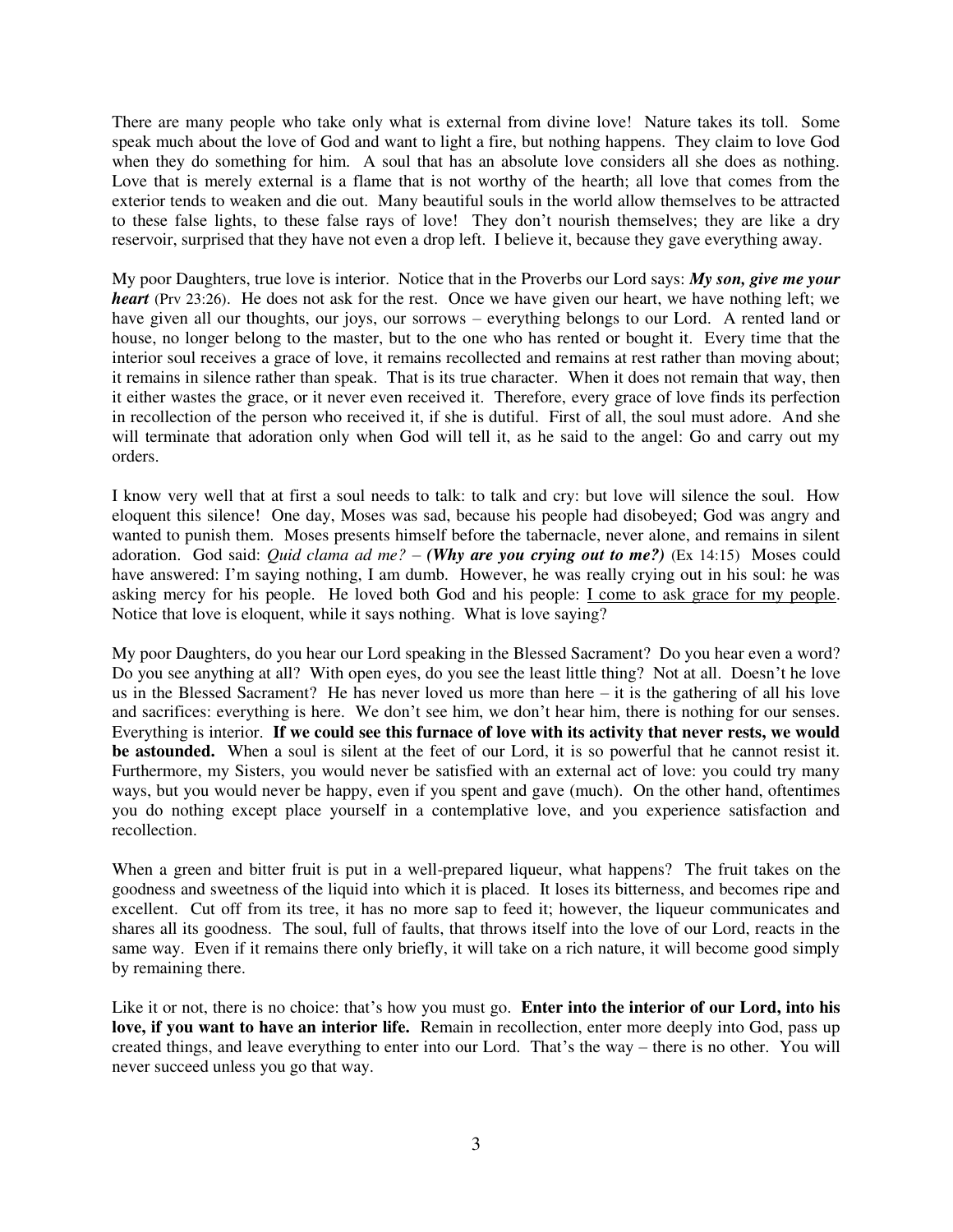In order to force us to arrive  $at^2$  this spiritual love, our Lord has completely spiritualized himself. Otherwise, we would focus on his attractive body, on a single strand of his hair; we would be ecstatic with gratitude, we would die of happiness. What would happen? Our love would stop at the senses. If he would show us his beautiful soul, deified by its union with the Word, his soul that is a thousand times more beautiful than his body, that reflects all his truth and goodness and virtues, and all the graces of his love of God… if we could see his soul, we would not go all the way to his divinity. We would be too happy. What does God do in order to lead us to his divinity? He spiritualizes himself, veiling his body and his soul, so that we will not stop there, and so that we will go all the way to his divinity. That's what happens: the more we advance, the broader the road becomes; the greater the light, the more it increases. As we go along, we get closer to the sun. Our love is nourished in this world, but it is never satisfied… and never should be. It will never reach the full satisfaction of love.

We can see this love clearly in the Blessed Virgin. How interior! Do you not see her contemplating the actions of the incarnate Word at Nazareth? She alone holds the secret and sees its perfection. If external love were necessary, it would probably be lacking for the Blessed Virgin, since internal love replaces everything else. The exterior is only a consolation; it is not the nature of love.

My Sisters, enter fully into this interior of our Lord. Remember that you do more at his feet than if you travel around the world. By uniting your soul with that of our Lord, you give him a hundred times more glory than by all your exterior work. **Let us work at this interior life more than ever.** The more we work at it, the more we advance. Those who advance the most are not those who live a natural life. St. Francis de Sales used to say: Your true self is what you are before God.

Be very interior. **Allow yourselves to be attracted by the love of our Lord**. Don't believe those people who think they are doing nothing if they are not in action. Isn't a child loved more by her mother when she is held close to her breast, than when running far from her? The soul at the feet of God gives witness that she loves him above all. She renounces her body, her soul, and the exercise of her will in order to do nothing else than **acts of gratitude and love**. I know very well that this is difficult. When drawn by consolation, all goes well, but sometimes we must go searching, like the spouse in the Song of Songs: *Have you seen him whom my heart loves?* After a few steps, she found him, and held him tight: *Now, I will never again be separated from you* (cf. Sg 3:3-4). God wants us to look for him out of love, and to say, like the spouse speaking to the guards of the city: *Have you seen him whom my heart loves?* But he is there, waiting. St. Magdalene was active, running about – she could not see our Lord who was in front of her very eyes. There was activity, not love. When our Lord called her: *Mary*, she cried out: *My Good Master* (cf. Jn 20:16), *and she prostrated herself at his feet* – love took hold of him. My Sisters, take hold of the Lord.

 2 From Guillot and (S7*bis*) : forcer à *arriver à* (force us to *arrive at*)